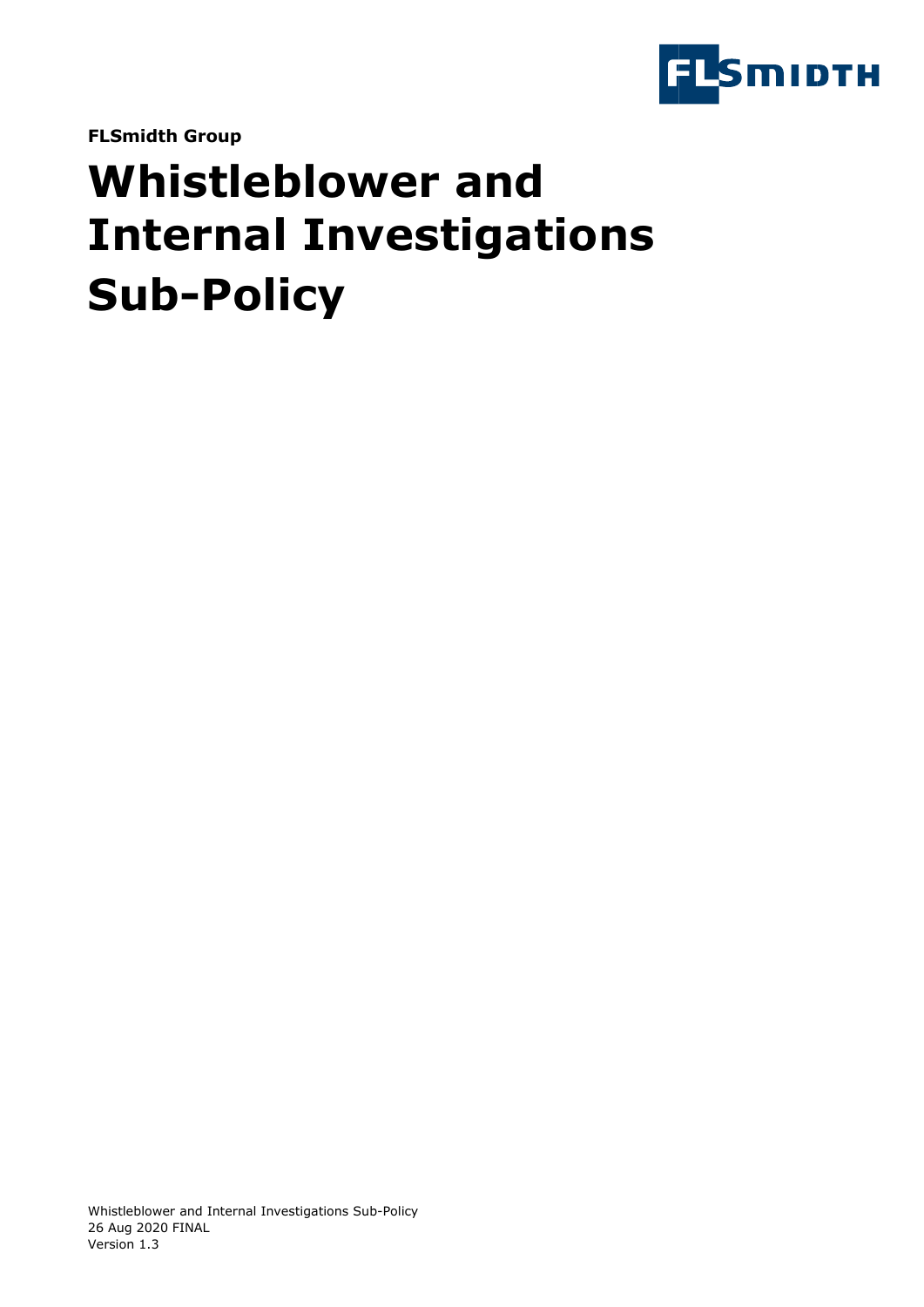

# **1 Introduction and scope**

This Sub-Policy outlines detailed rules and procedures concerning whistleblowers and internal investigations.

The Policy applies to FLSmidth & Co. A/S and all of its subsidiaries, offices and sites worldwide (henceforth 'FLSmidth') and includes all members of the Board of Directors, executives, officers and employees, irrespective of location. It also applies to any company acting on behalf of or in the name of FLSmidth, including all employees. Compliance with this policy is a condition of employment in FLSmidth and non-compliance may result in sanctions.

The Investigation Manual, which is available for designated employees conducting internal investigations in FLSmidth, outlines the process for investigations in greater detail.

# **2 Introduction**

Whistleblowing is the disclosure of information which relates to suspected wrongdoings or dangers at work. The information can concern FLSmidth employees or business partners, such as agents, suppliers and customers. Examples of allegations raised include bribery, kickbacks, fraud, breach of policies and criminal activities.

A whistleblower is a person who raises a genuine concern in good faith relating to any of the above.

In this Sub-Policy, we outline the rules regarding whistleblowing as well as the procedures involved in internal investigations.

## **3 Whistleblowing**

#### **3.1 Reporting**

FLSmidth employees are strongly encouraged to report to the Whistleblower Hotline if they have any genuine concerns related to suspected wrongdoing or danger affecting any of our activities.

The Whistleblower Hotline is available for all employees of FLSmidth as well as any other third party, individual or organisation that may wish to report a genuine concern. A description and a link is available on Insite and on FLSmidth's public website.

We strongly recommend using the Whistleblower Hotline for reporting, rather than reporting via email or letter. Reporting through the Whistleblower Hotline enables us to better protect the whistleblower and provides better conditions for completing a full investigation in time.

## **3.2 Relevant issues**

The Whistleblower Hotline is the correct means of reporting in case you have a genuine concern regarding any of the following issues:

- **EXECT:** Bribery, kickbacks and facilitation payments
- Inappropriate giving and receiving of gifts
- **·** Inappropriate hospitality
- **•** Fraud, theft and embezzlement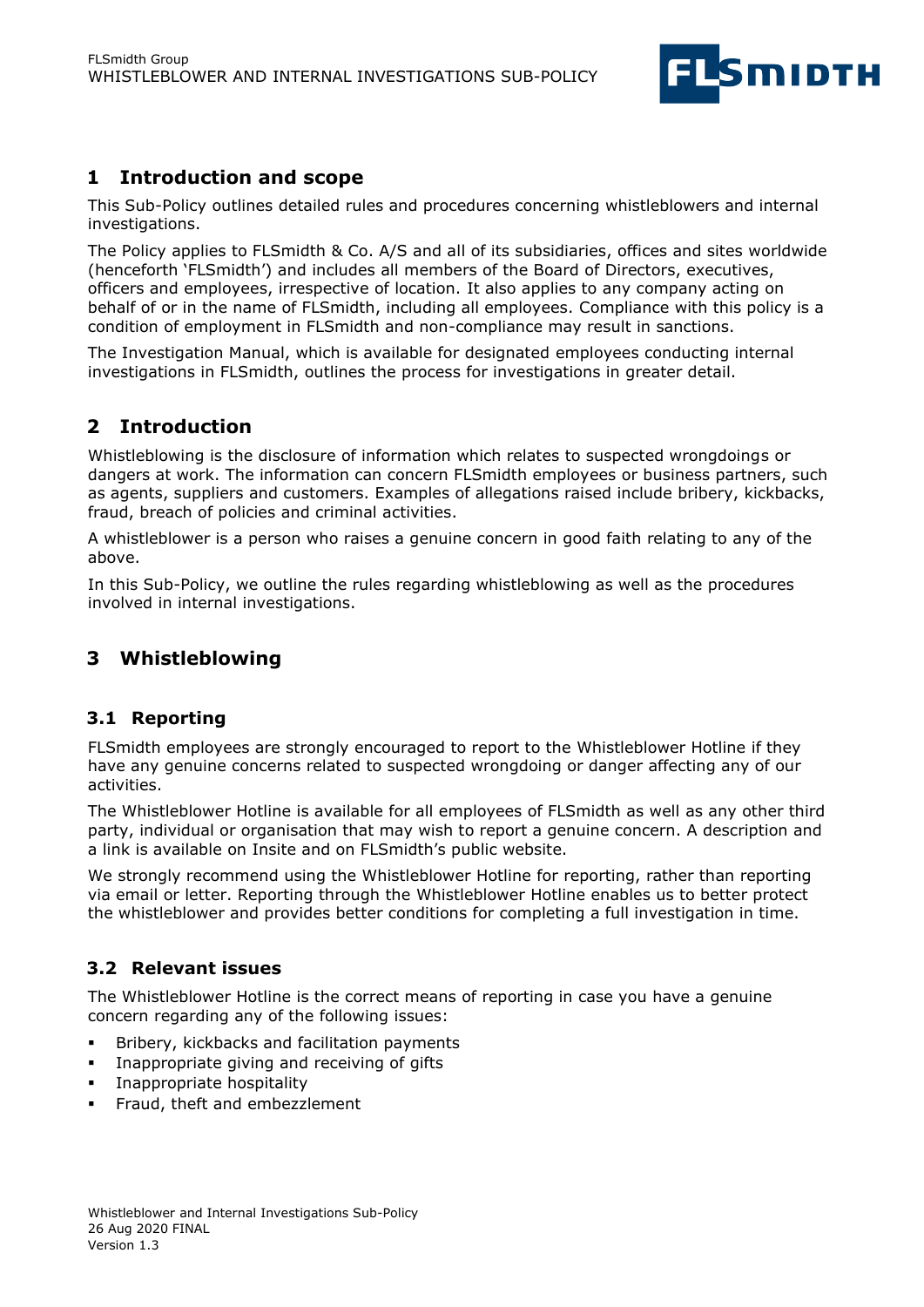

- **Falsification of financial records**
- Conflict of interest
- Harassment and discrimination
- **•** Fraudulent or inappropriate donations
- **·** Inappropriate government relations
- Breaches of competition and anti-trust rules
- Tax evasion
- Violations of trade sanctions or embargoes
- Unauthorised disclosure of confidential information, including FLSmidth's proprietary intellectual property
- Espionage or sabotage
- Money laundering
- Serious danger to health & safety and the environment

Please note that in some European Union countries you may not be able to report some of the topics via the Whistleblower Hotline system. The available categories are reflected in the categories available for reporting via the Whistleblower Hotline system.

The Whistleblower Hotline should under no circumstances be used for complaints relating to your own personal circumstances, such as wages, bonus payments, management issues or the way you have been treated at work. Such complaints should be raised with your manager or with Human Resources partners. The Whistleblower Hotline is not an emergency hotline. Use local government emergency hotline or similar instead in case of urgent emergency situations.

## **3.3 Detailed and concrete reports**

Reports submitted through the Whistleblower Hotline should include as much information and documentation as available. A generic allegation without any concrete details will likely be impossible or very difficult to investigate. On the other hand, detailed and concrete descriptions of the allegations are likely to result in a better and more conclusive investigation

Furthermore, detailed and concrete information will enable us to conclude an investigation quicker, which is usually desirable for anyone with a stake in the allegations, including the accused person, the whistleblower, other interested parties, the relevant manager(s), and the investigators.

Relevant details to consider includes:

- Full names of relevant persons, business partners and organisations, in English and local language
- Specific dates, times and locations relevant for the allegations
- Specific business relationships with suppliers or other third parties that are allegedly involved in or relevant for the case
- Specific transactions that you are concerned about, including dates, amounts, specifications to the extent available

Reports may be submitted in English or any other language. It is usually better to report in your native language if your English skills are not perfect.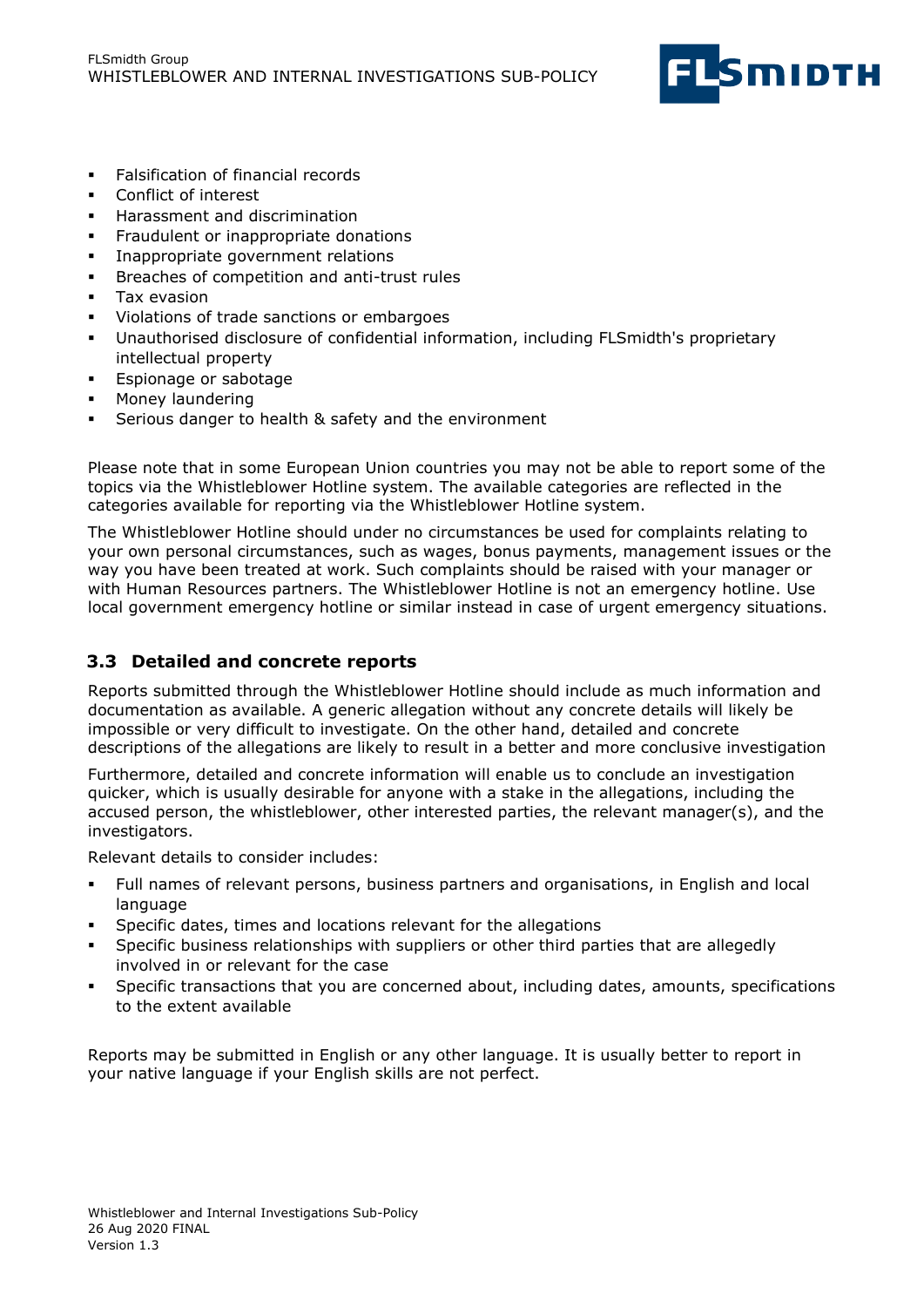

## **3.4 Confidentiality and anonymity**

The Whistleblower Hotline enables employees and others to report openly or anonymously.

FLSmidth encourages employees and others to report concerns openly through the Whistleblower Hotline. The identity of reporters is kept confidential even if the person chooses to state his or her name. Proper investigation is more difficult or impossible if we cannot obtain further information openly. It is also more difficult to establish whether any allegations are credible, and we may not be able to properly understand the report.

The Whistleblower Hotline system allows employees to report anonymously if they are not comfortable with reporting openly. The identity of reporters who with to remain anonymous will not and cannot be revealed. The Whistleblower Hotline reporting tool is encrypted by a third party so that it is impossible for FLSmidth, the third party or anyone else to reveal any information about an anonymous whistleblower, such as IP address, phone number, identity or location.

#### **3.5 Protection and support for whistleblowers**

It is understandable that whistleblowers are sometimes worried about possible repercussions or retaliation. We aim to encourage openness and will support staff and others who raise genuine whistleblowing concerns in good faith under this policy, even if they turn out to be mistaken.

No employee or third party must threaten or retaliate against whistleblowers in any way. Such behaviour will not be tolerated and any employee involved in such conduct will be subject to disciplinary action.

Employees and others must not suffer any detrimental treatment as a result of raising a whistleblowing concern in good faith. Detrimental treatment includes dismissal, disciplinary action, threats or other unfavourable treatment connected with raising a whistleblowing concern. If you believe that you have suffered any such detrimental treatment, you should inform Group General Counsel immediately.

## **3.6 External disclosures**

The aim of this policy is to provide a structure for reporting and investigating wrongdoing in the workplace. In most cases, whistleblowing concerns are adequately addressed internally without the need to report the incident to anyone externally. However, we do recognise that in some circumstances it may be appropriate to report your whistleblowing concerns to an external body such as a regulator, but it will very rarely, if ever, be appropriate to alert the media. We strongly encourage employees to seek advice before reporting a whistleblowing concern to anyone externally.

Whistleblowing concerns usually relate to the conduct of our employees, but they may sometimes relate to the actions of a third party, such as a customer, supplier, sales agent, distributor, service provider, accountant, lawyer, etc. The law may allow you to raise a whistleblowing concern in good faith with a third party, where you reasonably believe it relates mainly to their actions or something that is legally their responsibility. However, we encourage you to report such concerns internally first.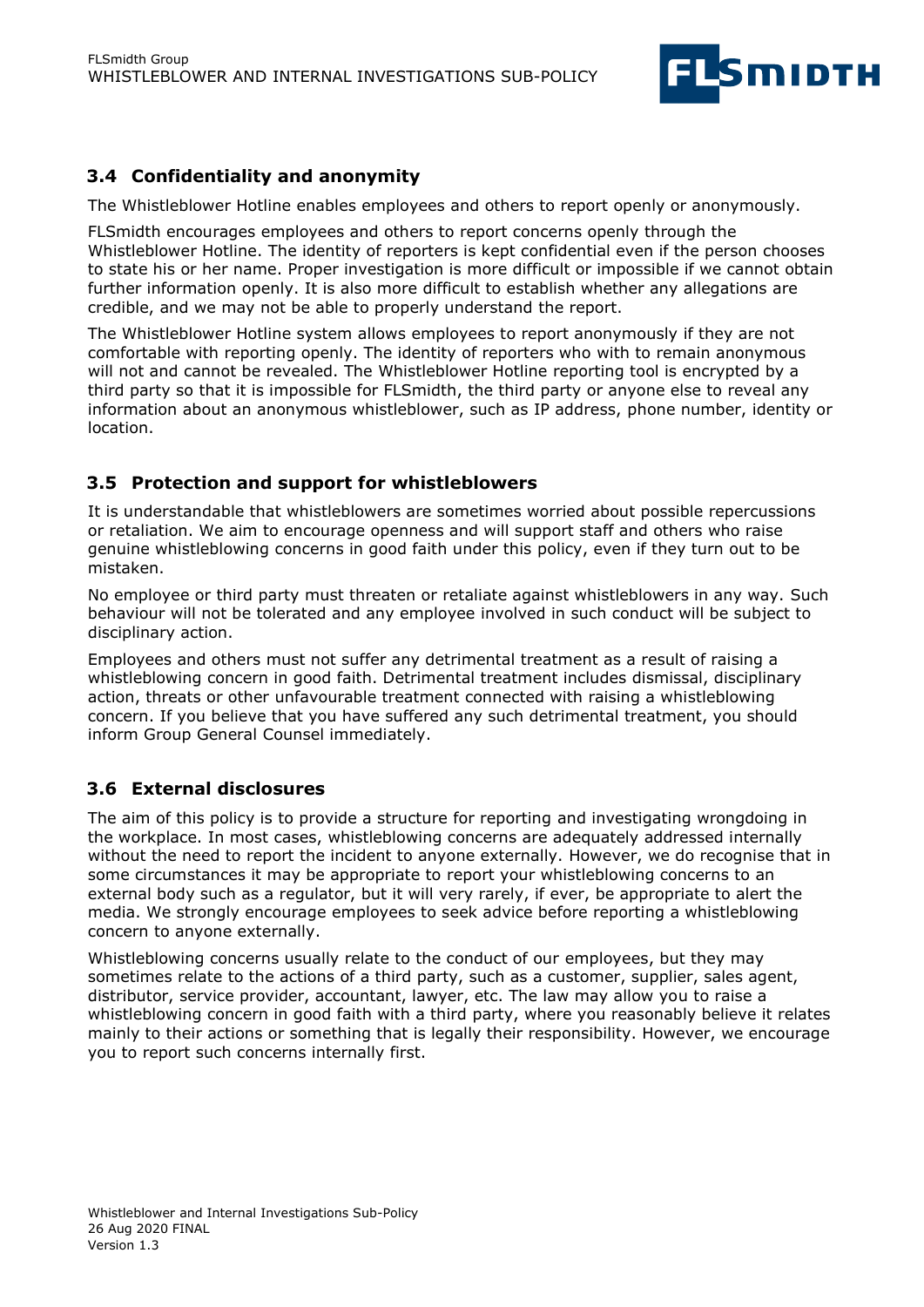

# **4 Internal investigations**

All reports of whistleblowing concerns will be carefully reviewed and investigated unless there are clear reasons not to do so. Appropriate corrective action will be taken if warranted by the investigation. A report may be dismissed if it concerns an allegation which has already been investigated and found to be unsubstantiated, or if the allegation is found to be clearly groundless and thus not requiring a more in-depth investigation.

Below, we outline the various steps of an internal investigation in FLSmidth.

#### **4.1 Case intake**

Reports submitted through the Whistleblower Hotline are sent to just two persons in FLSmidth: The Group Compliance Manager and the General Counsel. There are just two exceptions to this rule: Allegations that target the Group Compliance Manager or the Group General Counsel are sent to the Group CEO, who may choose to ask external counsel or a high-ranking manager from a function outside of Group Legal to lead the investigation. Allegations against members of the Board of Directors are sent to an external counsel.

In case of any report submitted outside the Whistleblower Hotline, for example by email or letter, Group Compliance will:

- inform the reporter to communicate only with the lead investigator
- inform the other receivers of the email to not forward or distribute the email or letter

Any case reported will be stored in a designated and encrypted case management system, and only the Group Compliance Manager, the General Counsel, the lead investigator, and designated investigators, if any, will have access to the case.

#### **4.2 Assignment of case**

The Group Compliance Manager conducts an initial screening upon receiving a report. This includes an assessment of whether the report is admissible under the Whistleblower Sub-Policy, the potential severity of the allegation, and an assessment of the need to inform the person(s) being accused. A report may be dismissed at this stage if it concerns an allegation which has already been investigated and found to be unsubstantiated, or if the allegations are found to be clearly groundless and thus not requiring a more in-depth investigation.

Severe cases concerning legal or compliance-related violations are handled by Group Compliance directly, while less severe cases may be assigned to the Regional Compliance Representative of the relevant region. Cases concerning fraud and other finance-related violations are sent to a designated Manager in Group Reporting & Compliance who may in turn delegate the investigation to the relevant local CFO. Cases concerning HR-related matters are sent to the Head of Human Resources or the Regional Human Resources Manager for the relevant region. Cases concerning Health & Safety are sent to Group Health & Safety, while cases concerning sustainability issues are sent to Group Sustainability. Other types of cases may be forwarded to other Group functions.

It is essential that an investigation can be conducted without interference and with as few people as possible involved. As a rule, the investigator(s) should not inform their manager about the investigation before basic facts have been established. This includes their direct manager, the Head of the relevant function as well as the Country Head of the office where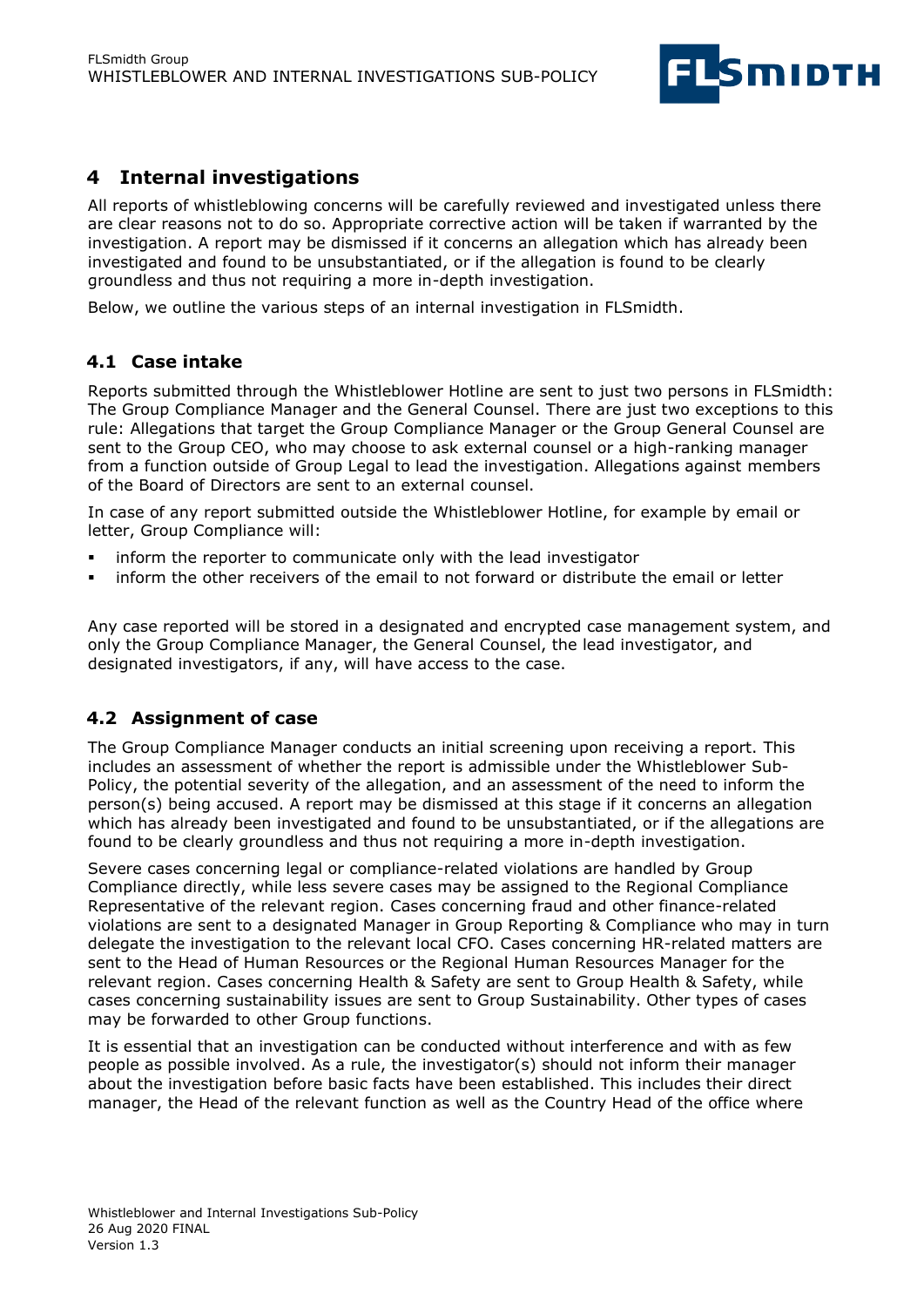

they are located. Exceptions to this rule may be granted by the Group Compliance Manager or the Group General Counsel.

The investigator is allowed to involve key employees for specific investigation purposes, such as accessing or analysing data, but should keep the number of people involved at an absolute minimum and provide as little information about the investigation and concrete allegations as necessary.

Investigations against employees in Group Compliance and Group Legal may not be assigned to the manager of the relevant employee(s). The lead investigator of cases where the target of the allegations is the Group Compliance Manager or the Group General Counsel must be a high-ranking manager outside of Group Legal.

#### **4.3 Investigation activities**

The lead investigator should commence investigation activities as soon as possible once a case has been assigned. Investigation activities include identifying and securing relevant documentation, posting questions to the reporter, reviewing documentation, including occasionally emails, and conducting interviews.

The investigator is entitled to interview any person who appear to have knowledge or information that is potentially relevant to the matters that are or may be the subjects of the investigation. Interviewees may include employees, former employees, business partners (i.e. suppliers, customers or third parties such as agents or distributors), or others.

Please note the following if you are asked to attend an interview in connection with an investigation:

- You are strongly encouraged to attend the interview at the time, date and location as requested
- Answer questions openly and honestly, and let the interviewers know if you do not know the answer to a certain question
- We usually conduct interviews in-person if we can, but occasionally we have to conduct interviews over the phone, by skype or by video conferencing
- You may choose to bring a solicitor or staff association representative to the interview should you wish so, although there is rarely any reason to, at least in the case of factfinding interviews
- The interviewer(s) will take notes but we usually do not record interviews
- You must keep the interview confidential, i.e. you should not discuss the fact that the interview took place or the content of the questions and answers with anyone

FLSmidth believes that interviews should be conducted in an atmosphere of openness and confidentiality with the sole objective to obtain information relevant to the investigation.

#### **4.4 Conclusion and sanctions**

The investigators conduct an evaluation of the case, including documentation and evidence obtained, once investigation activities have been concluded. The evaluation includes an assessment of whether laws or FLSmidth policies have been breached and the available documentation and evidence supporting this.